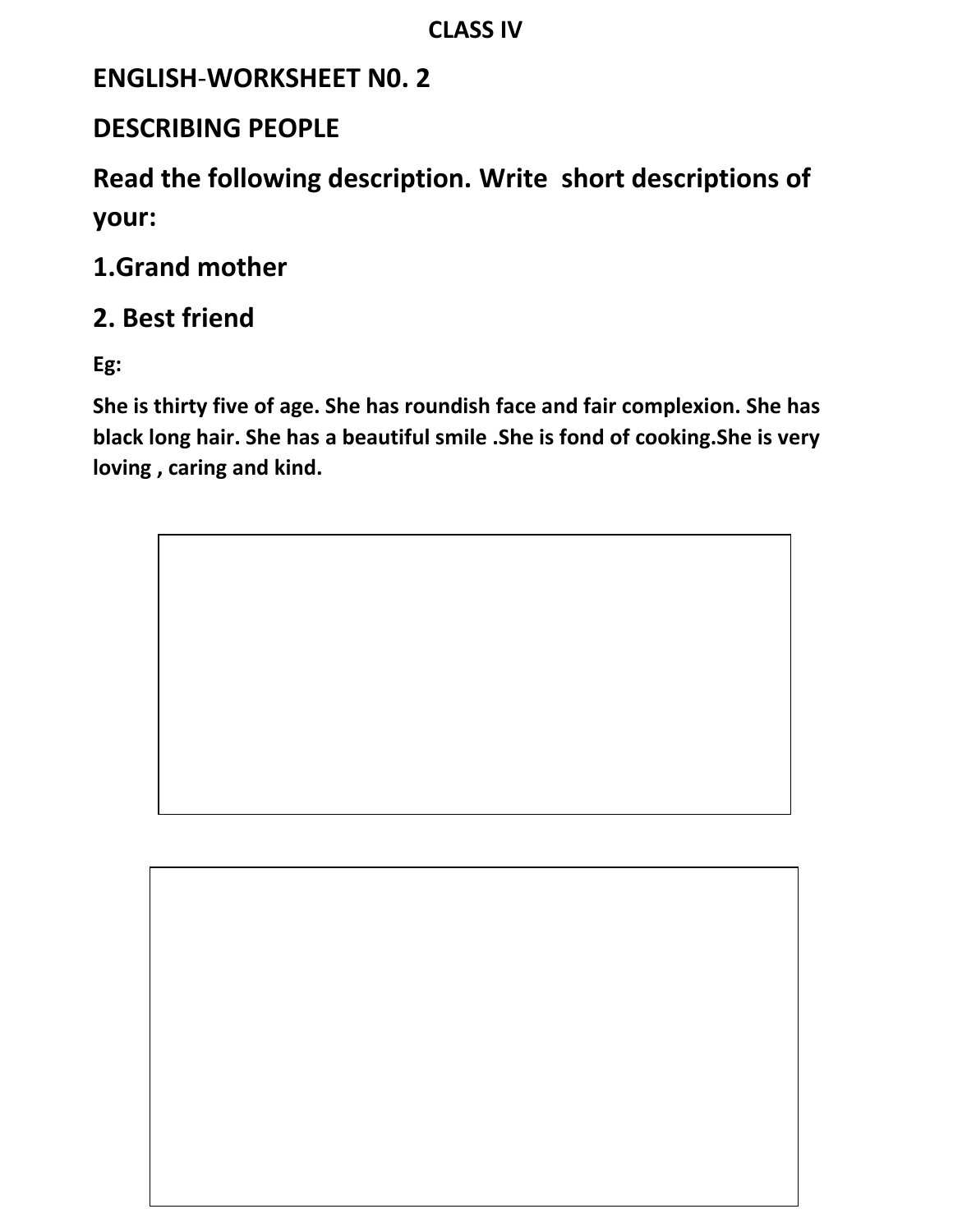#### SOCIAL STUDIES

#### WORKSHEET-2

#### CH-3(THE NORTHERN MOUNTAINS)

\_\_\_\_\_\_\_\_\_\_\_\_\_\_\_\_\_\_\_\_\_\_\_\_\_\_\_\_\_\_\_\_\_\_\_\_\_\_\_\_\_\_\_\_\_\_\_\_\_\_\_\_\_\_\_\_\_\_\_\_\_\_\_\_\_\_\_\_\_\_\_\_\_\_\_\_

\_\_\_\_\_\_\_\_\_\_\_\_\_\_\_\_\_\_\_\_\_\_\_\_\_\_\_\_\_\_\_\_\_\_\_\_\_\_\_\_\_\_\_\_\_\_\_\_\_\_\_\_\_\_\_\_\_\_\_\_\_\_\_\_\_\_\_\_\_\_\_\_\_\_\_\_

\_\_\_\_\_\_\_\_\_\_\_\_\_\_\_\_\_\_\_\_\_\_\_\_\_\_\_\_\_\_\_\_\_\_\_\_\_\_\_\_\_\_\_\_\_\_\_\_\_\_\_\_\_\_\_\_\_\_\_\_\_\_\_\_\_\_\_\_\_\_\_\_\_\_\_\_

\_\_\_\_\_\_\_\_\_\_\_\_\_\_\_\_\_\_\_\_\_\_\_\_\_\_\_\_\_\_\_\_\_\_\_\_\_\_\_\_\_\_\_\_\_\_\_\_\_\_\_\_\_\_\_\_\_\_\_\_\_\_\_\_\_\_\_\_\_\_\_\_\_\_\_

\_\_\_\_\_\_\_\_\_\_\_\_\_\_\_\_\_\_\_\_\_\_\_\_\_\_\_\_\_\_\_\_\_\_\_\_\_\_\_\_\_\_\_\_\_\_\_\_\_\_\_\_\_\_\_\_\_\_\_\_\_\_\_\_\_\_\_\_\_\_\_\_\_\_

\_\_\_\_\_\_\_\_\_\_\_\_\_\_\_\_\_\_\_\_\_\_\_\_\_\_\_\_\_\_\_\_\_\_\_\_\_\_\_\_\_\_\_\_\_\_\_\_\_\_\_\_\_\_\_\_\_\_\_\_\_\_\_\_\_\_\_\_\_\_\_\_\_\_\_\_\_\_\_\_\_\_\_\_\_\_\_\_\_\_\_\_\_\_\_ \_\_\_\_\_\_\_\_\_\_\_\_\_\_\_\_\_\_\_\_\_\_\_\_\_\_\_\_\_\_\_\_\_\_\_\_\_\_\_\_\_\_\_\_\_\_\_\_\_\_\_\_\_\_\_\_\_\_\_\_\_\_\_\_\_\_\_\_\_\_\_\_\_\_\_\_\_\_\_\_\_\_\_\_\_\_\_\_\_\_\_\_\_\_\_ \_\_\_\_\_\_\_\_\_\_\_\_\_\_\_\_\_\_\_\_\_\_\_\_\_\_\_\_\_\_\_\_\_\_\_\_\_\_\_\_\_\_\_\_\_\_\_\_\_\_\_\_\_\_\_\_\_\_\_\_\_\_\_\_\_\_\_\_\_\_\_\_\_\_\_\_\_\_\_\_\_\_\_\_\_\_\_\_\_\_\_\_\_\_\_

\_\_\_\_\_\_\_\_\_\_\_\_\_\_\_\_\_\_\_\_\_\_\_\_\_\_\_\_\_\_\_\_\_\_\_\_\_\_\_\_\_\_\_\_\_\_\_\_\_\_\_\_\_\_\_\_\_\_\_\_\_\_\_\_\_\_\_\_\_\_\_\_\_\_\_\_\_\_\_\_\_\_\_\_\_\_\_\_\_\_\_\_\_\_\_ \_\_\_\_\_\_\_\_\_\_\_\_\_\_\_\_\_\_\_\_\_\_\_\_\_\_\_\_\_\_\_\_\_\_\_\_\_\_\_\_\_\_\_\_\_\_\_\_\_\_\_\_\_\_\_\_\_\_\_\_\_\_\_\_\_\_\_\_\_\_\_\_\_\_\_\_\_\_\_\_\_\_\_\_\_\_\_\_\_\_\_\_\_\_\_

Q1 Answer the following in brief:-

- 1. Name any two highest peaks of Himadri.
- 2. Define Glacier.
- 3. Who described Kashmir as 'Heaven on Earth'?
- 4. Which is the main festival of Himachal Pradesh?
- 5. Which tribe is famous for growing root bridge trees?

\_\_\_\_\_\_\_\_\_\_\_\_\_\_\_\_\_\_\_\_\_\_\_\_\_\_\_\_\_\_\_\_\_\_\_\_\_\_\_\_\_\_\_\_\_\_\_\_\_\_\_\_\_\_\_

Q2 Think and Answer:-

Himalayas are very important for us.

Q3 Distinguish between Himadri and Himachal.

| Himadri | Himachal |
|---------|----------|
|         |          |
|         |          |
|         |          |
|         |          |
|         |          |
|         |          |
|         |          |
|         |          |

Q4 What is the occupation of the people of Jammu and Kashmir?

\_\_\_\_\_\_\_\_\_\_\_\_\_\_\_\_\_\_\_\_\_\_\_\_\_\_\_\_\_\_\_\_\_\_\_\_\_\_\_\_\_\_\_\_\_\_\_\_\_\_\_\_\_\_\_\_\_\_\_\_\_\_\_\_\_

Q5 Mark and colour the following:-

- a) A state that receives the heaviest rainfall
- b) Tripura
- c) A state that is famous for tea plantations
- d) Sikkim
- e) Largest state among the Seven Sisters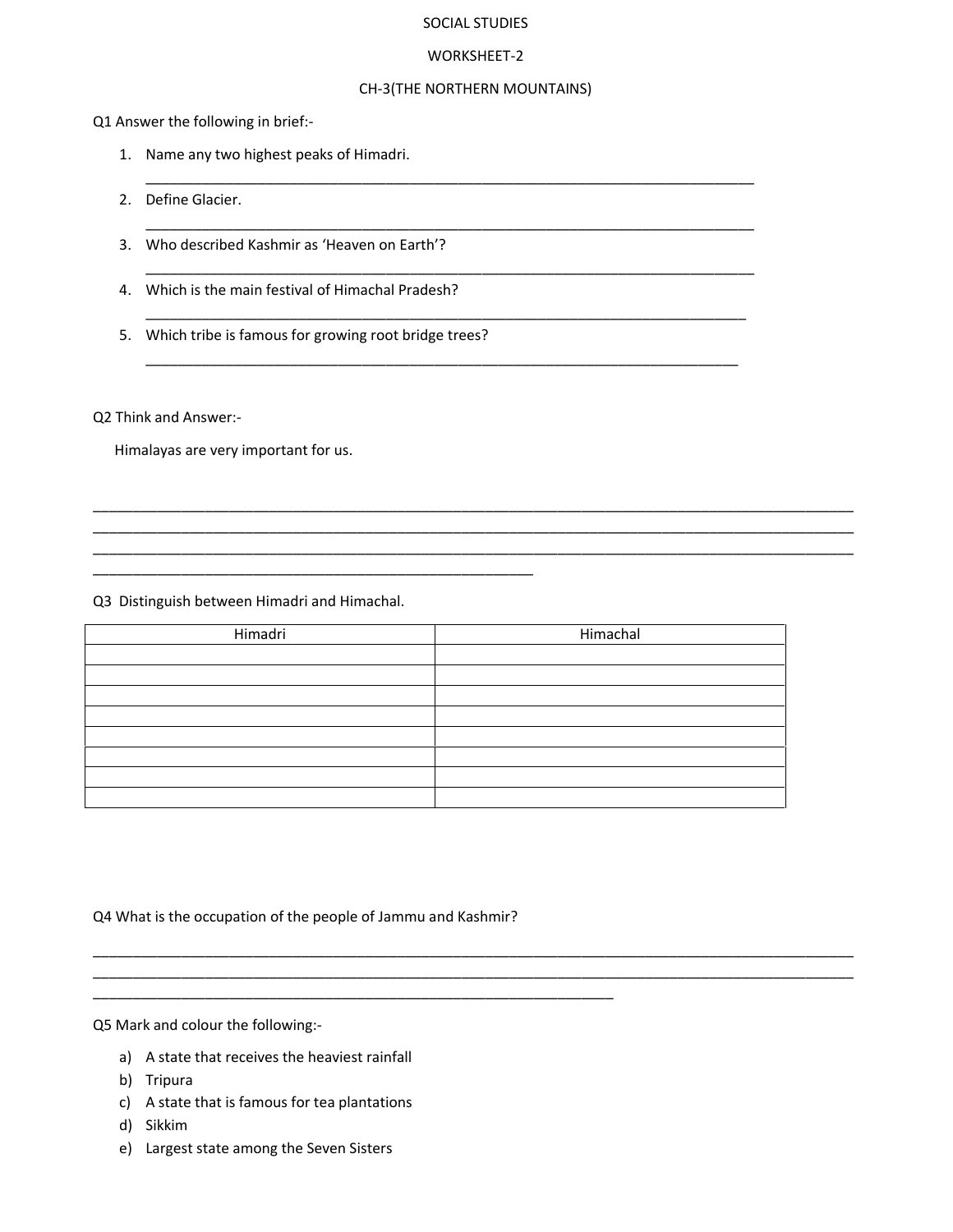

# **MATHEMATICS WORKSHEET -2**

1. Which fraction is the smallest?

3/5,½,2/3, 4/7,3/8

2. What do I need to add to 0.93 to make 1?

3.Write down all the factors of18



4. Study the pattern and fill the missing number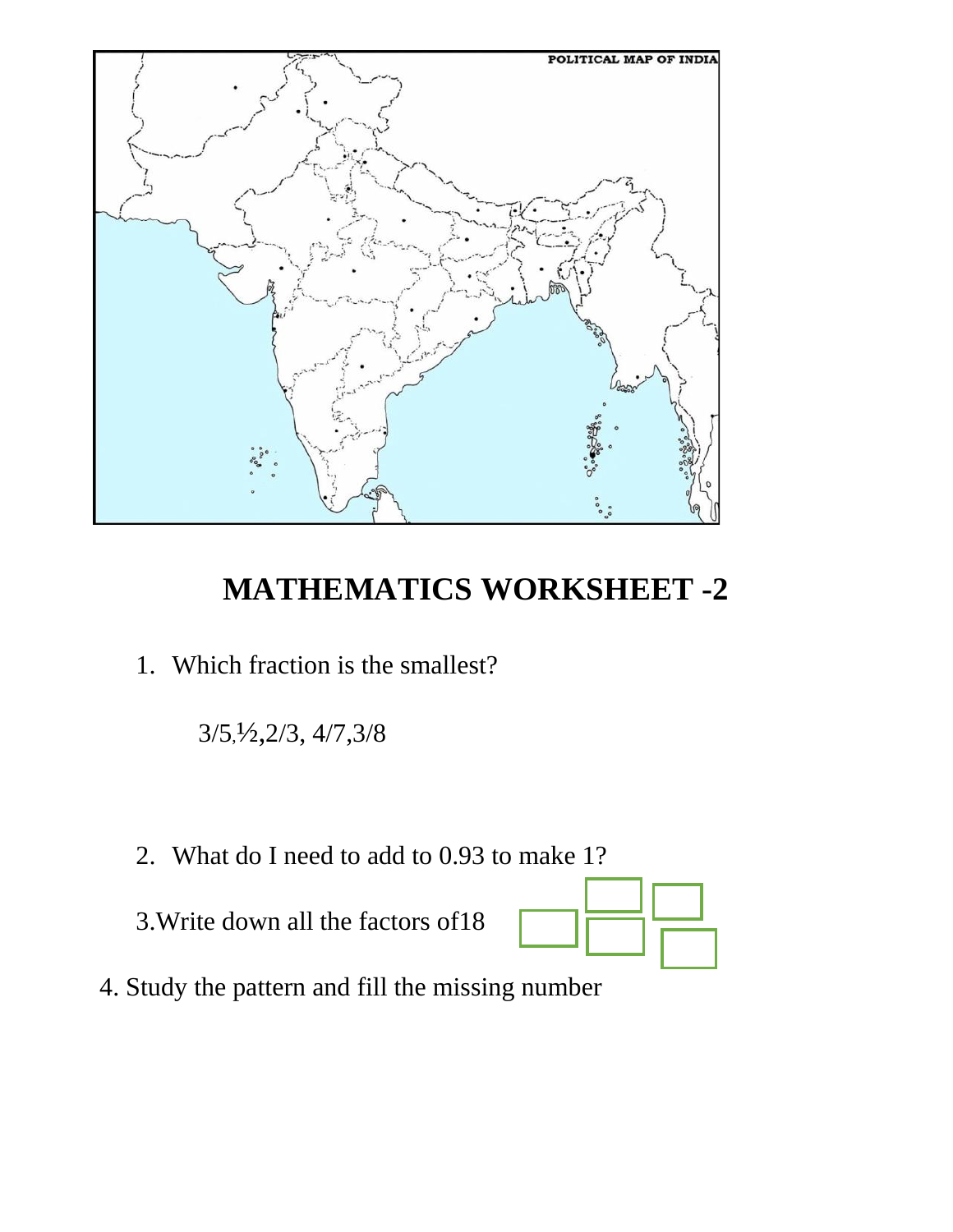



### **WORKSHEET OF SCIENCE Care And Protection Of Plants CLASS IV SEC: \_\_\_\_\_\_ Name\_\_\_\_\_\_\_\_\_\_\_\_ Roll no\_\_\_\_\_\_\_\_\_**

\_\_\_\_\_\_\_\_\_\_\_\_\_\_\_\_\_\_\_\_\_\_\_\_\_\_\_\_\_\_\_\_\_\_\_\_\_\_\_\_\_\_\_\_\_\_\_\_\_\_\_\_\_\_\_\_\_\_\_\_\_\_

**Q1 . Look at the given picture :**



**(i**) What does this picture show , name the process.

**(ii)**What will happen if plants are not watered and manuredtimely ?